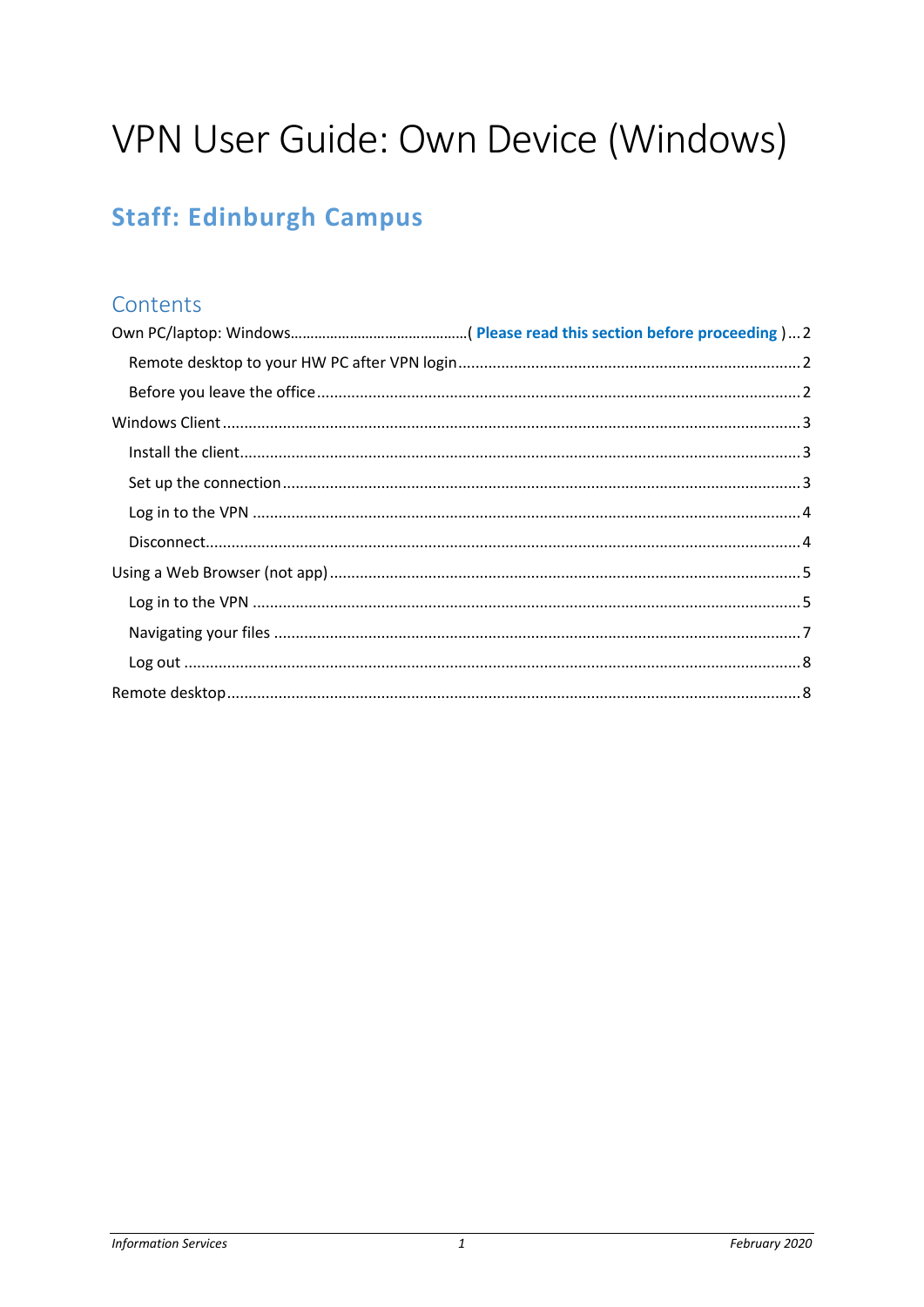# <span id="page-1-0"></span>Own PC/laptop: Windows

#### **Please uninstall your current Sonic Wall VPN client before proceeding.**

The instructions on the following pages tell you how to setup and install the software required to connect your own/home Windows PC or laptop to the Heriot-Watt VPN for ( MFA ) Multi-factor authentication.

#### **Please read and follow the MFA setup instructions first before proceeding with VPN setup**

#### <span id="page-1-1"></span>Remote desktop to your HW PC after VPN login

If you plan to remote desktop to your office PC via the VPN you need to ensure that you leave your office PC switched on, and you know your office PC name or IP address.

#### <span id="page-1-2"></span>Before you leave the office

- 1. Leave your HWU desktop PC **switched on**
- 2. Make a note of your **HWU PC name** or IP address you can get this information from the **About My PC** shortcut on your desktop



3. **Lock** the screen: **Start**, click the **arrow** to right of Shut down, click **Lock**



If you have any queries please contact the IS helpdesk [\(IShelp@hw.ac.uk\)](mailto:IShelp@hw.ac.uk)

The instructions that follow tell you how to set up your home PC/laptop to access the HWU VPN.

> <span id="page-1-3"></span>We recommend that you use the **Windows Client**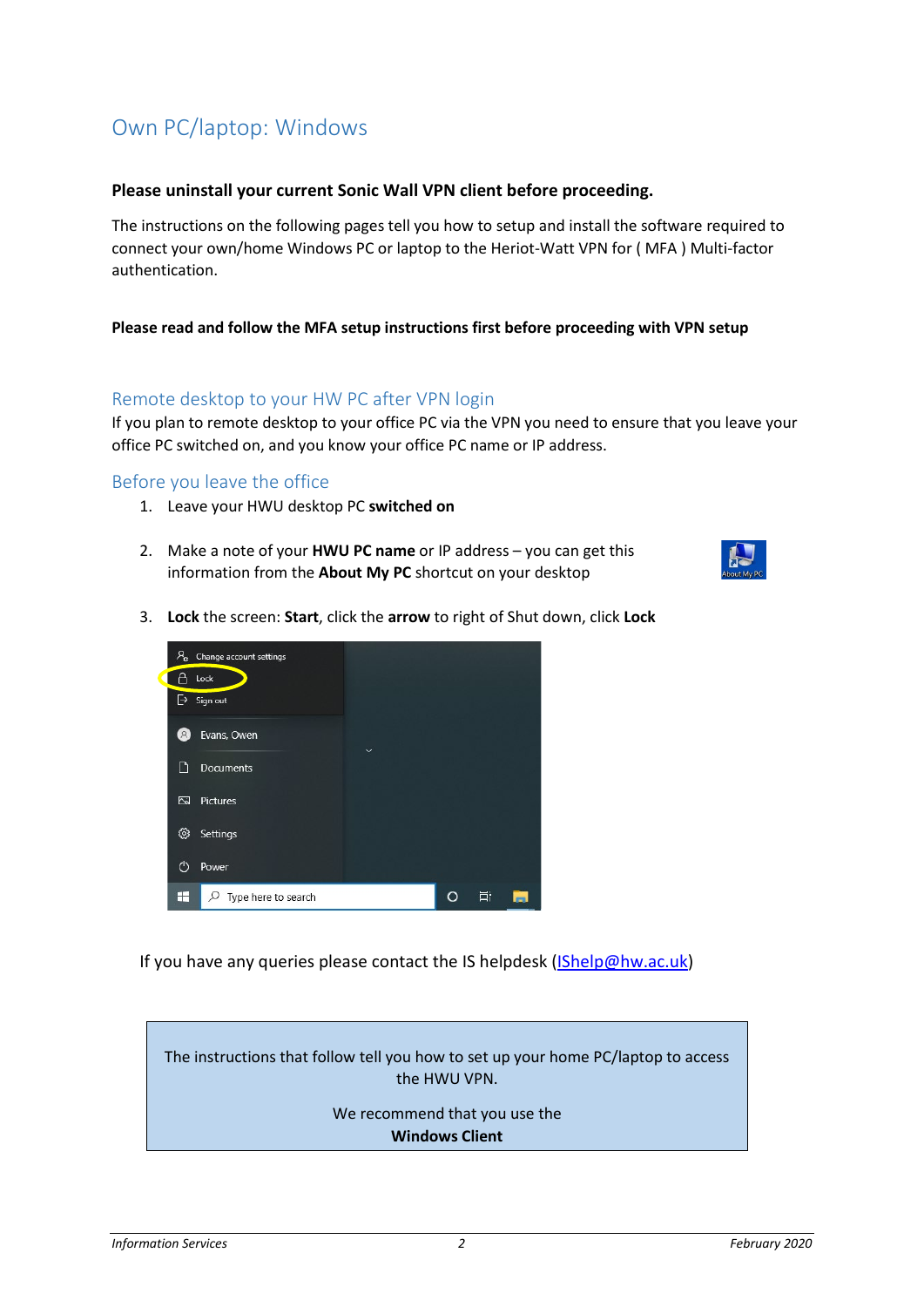### Windows Client

There is a 32 bit client and 64 bit client for the Windows OS installation that you can find here: <http://www.hw.ac.uk/is/it-essentials/virtual-private-network-vpn.htm>

| <b>Edinburgh, Scottish Borders and Orkney campus: Staff</b>                               |  |
|-------------------------------------------------------------------------------------------|--|
| <b>Managed Laptop</b>                                                                     |  |
| VPN User Guide: HWU Managed Laptop                                                        |  |
| <b>Windows devices</b>                                                                    |  |
| VPN User Guide: Own Device (Windows 10)<br>Windows 64-bit client<br>Windows 32-bit client |  |

#### <span id="page-2-0"></span>Install the client

- 1. Download the client as seen in the above screenshot and save to your desktop
- 2. Double click the **HWU VPN Connection** shortcut on your desktop
- 3. Click **RUN** if prompted, then tick the box to agree and Install
- 4. The HWU VPN client should install automatically
- 5. Click Launch

#### <span id="page-2-1"></span>Set up the connection

One installed, you can now set up the VPN.

- 1. Double click the **HW VPN icon** on your desktop
- 2. Click the **ADD** configuration icon at the Welcome… window



3. Enter the name **HW Work** and enter **hwvpn.hw.ac.uk** and click **APPLY**

| <b>?</b> Add Configuration |                | $\times$ |
|----------------------------|----------------|----------|
| Name:                      | <b>HW Work</b> | 之后       |
| Server:                    | hwypn.hw.ac.uk |          |
|                            |                |          |
|                            |                |          |
|                            |                |          |
|                            | Apply          | Cancel   |

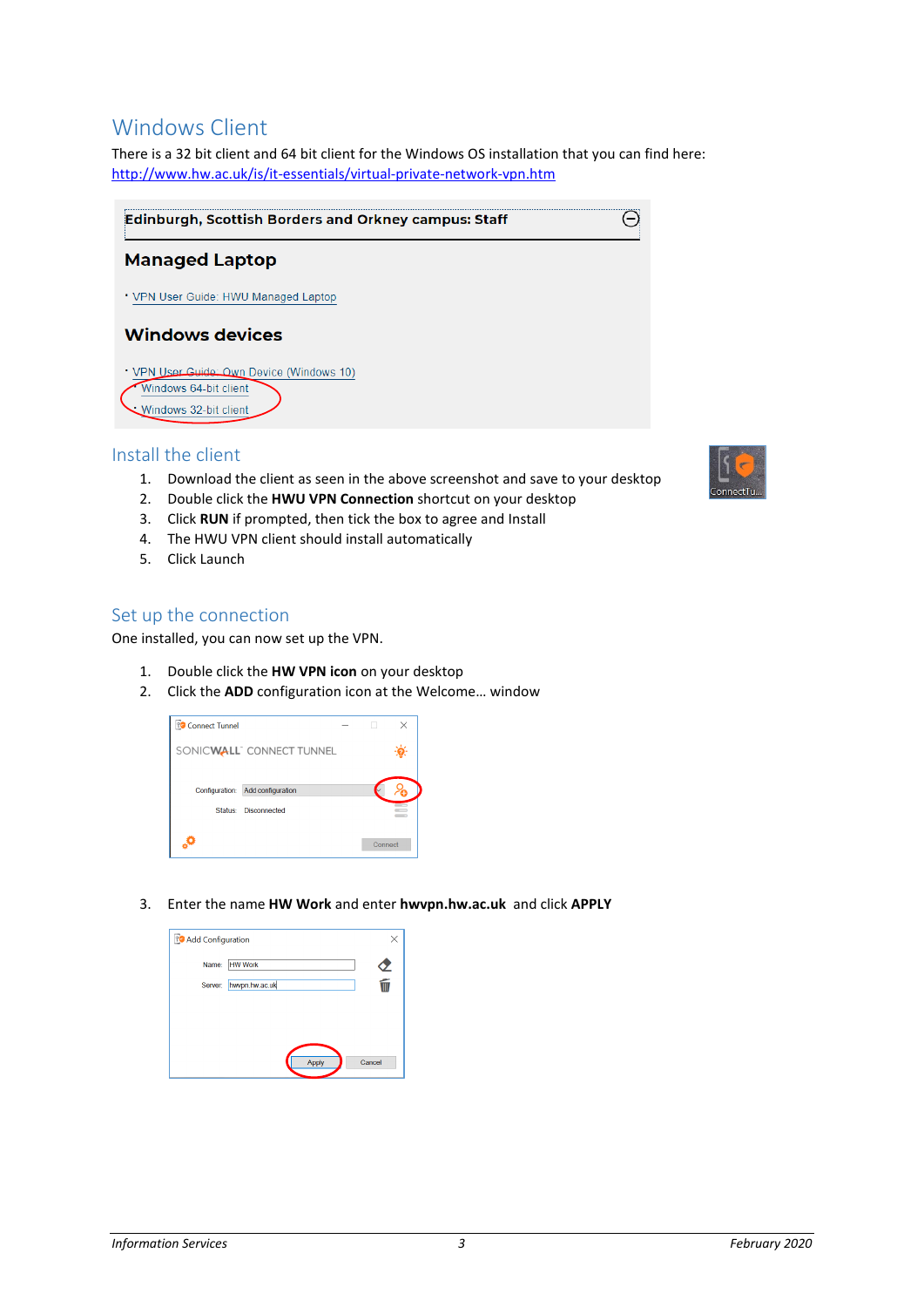#### <span id="page-3-0"></span>Log in to the VPN

- 1. **Double Click** the icon on your desktop to open the HW VPN client
- 2. Click **Connect**



3. Select **HWAzure** from the drop-down box, then click **OK**

| <b>Log</b> in to |                |        |
|------------------|----------------|--------|
| Log in to:       | <b>HWAzure</b> |        |
|                  | OK             | Cancel |

#### 4. Now click Connect

| <b>Connect Tunnel</b><br><b>PG</b> |                                       |              |        |
|------------------------------------|---------------------------------------|--------------|--------|
|                                    | SONICWALL <sup>®</sup> CONNECT TUNNEL |              |        |
| Configuration:<br>Status:          | <b>HW Work</b><br><b>Disconnected</b> | $\checkmark$ | 目<br>≣ |
|                                    |                                       | Connect      |        |

- The Microsoft MFA Login page will pop up
- Please enter your **HW { username@hw.ac.uk }** and **Password**
- Then Enter code from the ' **Mobile App** ' or from a ' **Text** '

#### <span id="page-3-1"></span>To Disconnect

- 1. **Right click** on the VPN icon in the Notification area
- 2. Click **Disconnect**



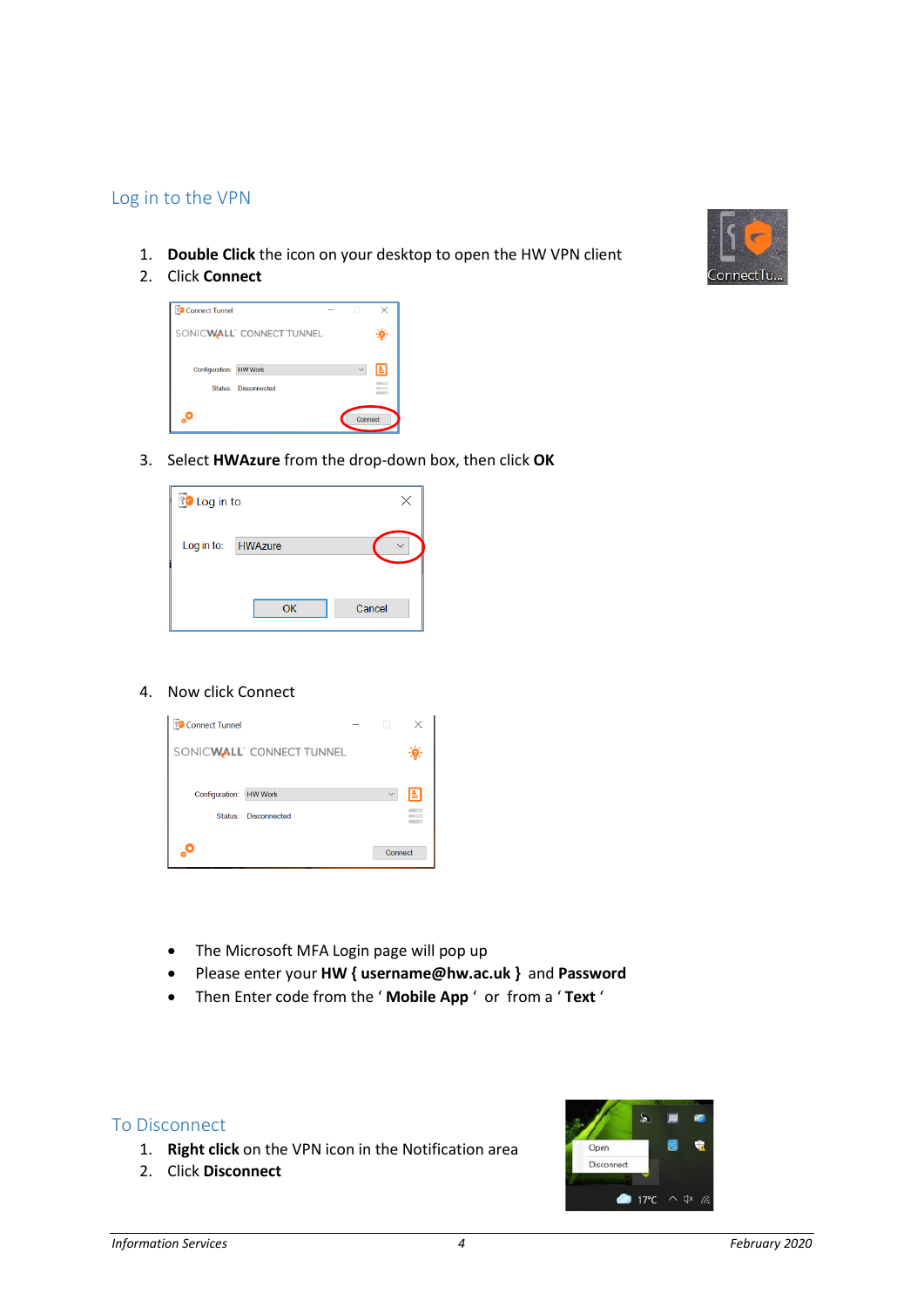# <span id="page-4-0"></span>Using a Web Browser

Please use the HWU VPN Client as preferred option.

The browser offers an alternative way to log in if there is any reason you cannot use the client – *you should not use both together*.

• If you plan to remote desktop to your work PC see the separate user guide **Remote Desktop: Windows** for details. (Link at the bottom of the guide) *You must connect to the VPN before you can use Remote Desktop.*

The following instructions tell you how to setup and install the software required to connect to the Heriot-Watt Edinburgh VPN via your browser.

#### <span id="page-4-1"></span>Log in to the VPN

- 1. Open a browser and go to [https://hwvpn.hw.ac.uk](https://hwvpn.hw.ac.uk/)
- 2. Edit the dropdown box to **HWAzure** and select **Next.**



- The Microsoft MFA Login page will pop up
- Please enter your **HW { username@hw.ac.uk }** and **Password**
- Then Enter code from the ' **Mobile App** ' or from a ' **Text** '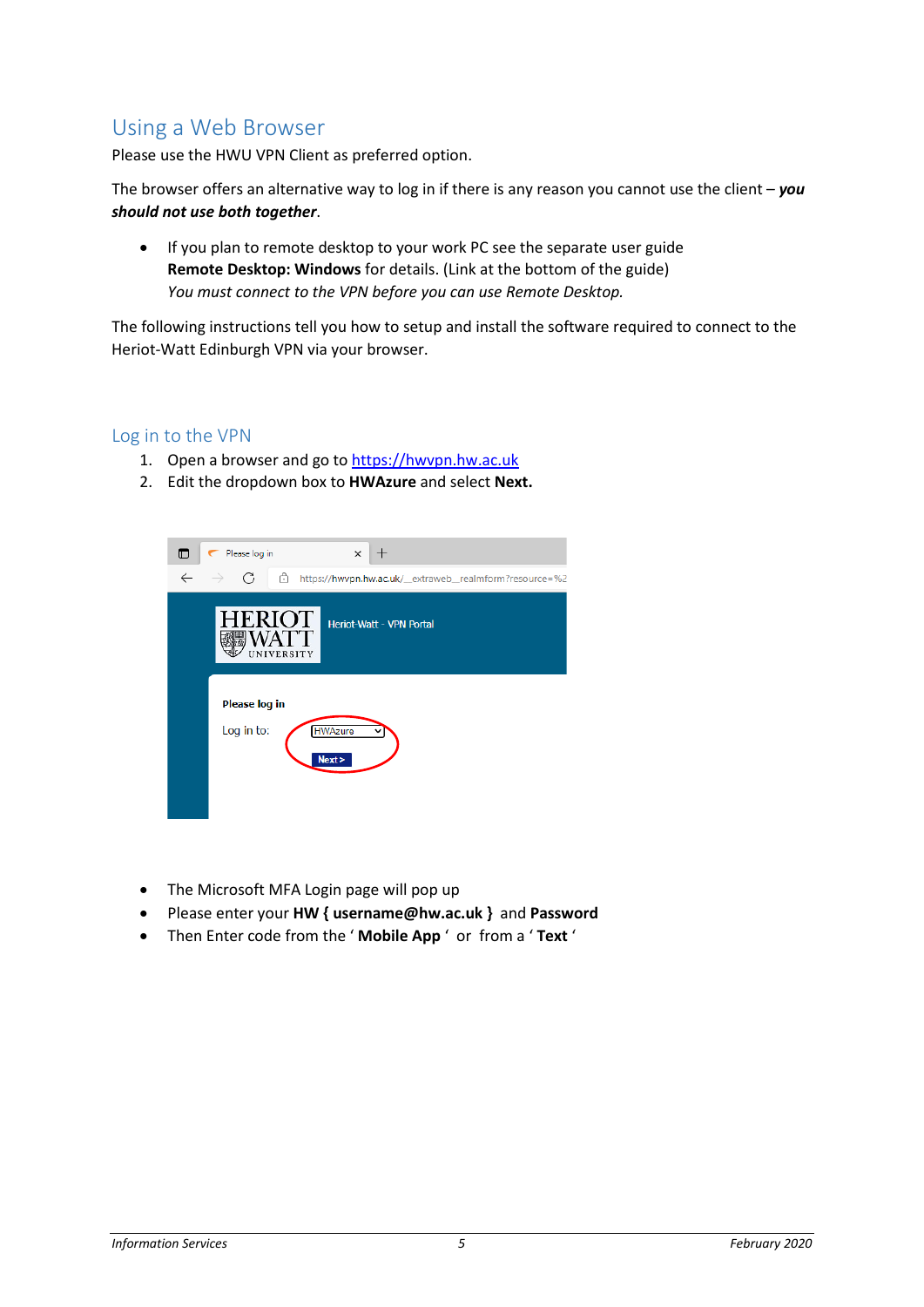3. Click **Install** at the Secure Endpoint Manager page



• The Portal page access option should be **Access: Full Network Access**

|                                 | https://hwvpn.hw.ac.uk/workplace/access/home                                                               | $-AC$               | Search                             | ×<br>m<br>命☆您●<br>0 +                                                    |
|---------------------------------|------------------------------------------------------------------------------------------------------------|---------------------|------------------------------------|--------------------------------------------------------------------------|
| Heriot-Watt - VPN Portal        | $\times$ $\square^*$                                                                                       |                     |                                    |                                                                          |
| <b>HERIOT</b><br><b>WATT</b>    | Heriot-Watt - VPN Portal                                                                                   |                     | <b>Access: Full Network Access</b> | Log out<br>Details<br>Help<br>Jser: oe6@hw.ac.uk<br>Session start: 13:39 |
|                                 | Welcome to Heriot Watt VPN Portal - provided by Information Technology<br>Shortcuts, groups, and bookmarks |                     |                                    |                                                                          |
|                                 | ⊕<br><b>Install Connect Tunnel</b><br>Get the latest version of Avental Connect Tunnel.                    | Personal Bookmarks  | $(d\mu)$ $=$                       |                                                                          |
|                                 | F# Terminal Server - TS04                                                                                  | $\varnothing$       |                                    |                                                                          |
|                                 | <b>HW Home - Filestore</b>                                                                                 |                     |                                    |                                                                          |
|                                 | <b>HW Shared - Filestore</b>                                                                               |                     |                                    |                                                                          |
|                                 | ۰<br>Research - File Share                                                                                 |                     |                                    |                                                                          |
|                                 | ٠<br>Scholar - Filestore                                                                                   |                     |                                    |                                                                          |
|                                 | EPS Admin Share                                                                                            |                     |                                    |                                                                          |
|                                 |                                                                                                            |                     |                                    |                                                                          |
|                                 |                                                                                                            |                     |                                    |                                                                          |
|                                 |                                                                                                            |                     |                                    |                                                                          |
|                                 | Intranet Address: Type a URL or network folder name here                                                   | <b>GO</b> Help      |                                    |                                                                          |
| C 2020 SonicWall Inc.           |                                                                                                            |                     |                                    |                                                                          |
| $\rho$ Type here to search<br>Æ | 軍<br>$\circ$<br>c<br><b>COL</b>                                                                            | $\blacksquare$<br>m | ● 10℃ Lightrain へ知 口 ok ENG        | 13:41<br>勖<br>16/11/2021                                                 |

If the access option is **Access: Web** re-check your settings and try again.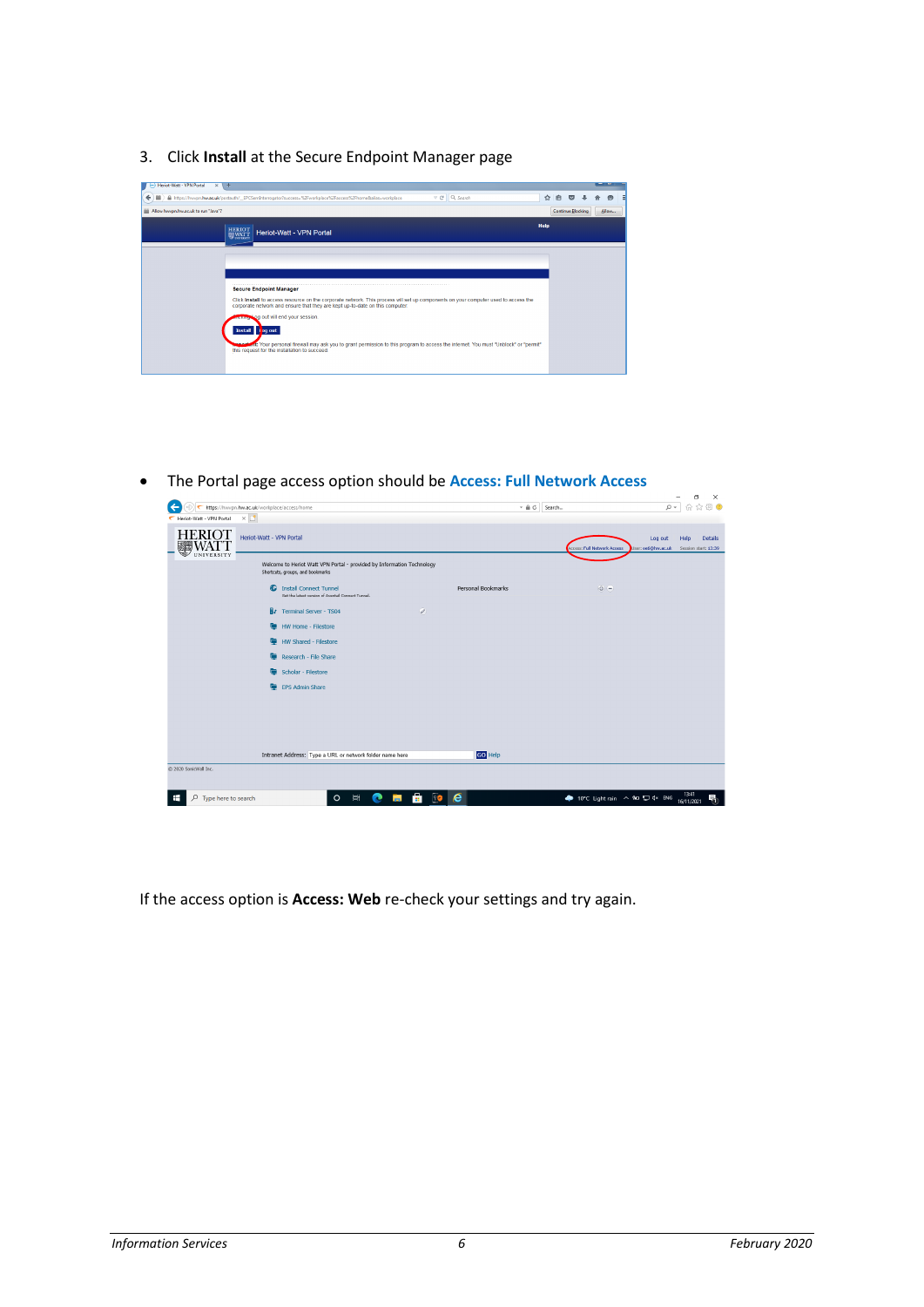#### <span id="page-6-0"></span>Navigating your files

1. You can navigate your remote files (on the HW network) from the portal page e.g. to display your H: drive, click **HW Home – Filestore**  to display your S: drive click **HW Shared - Filestore**

|                                         |                                                                                                            |                    |                                  | $\times$<br>σ                                                                   |
|-----------------------------------------|------------------------------------------------------------------------------------------------------------|--------------------|----------------------------------|---------------------------------------------------------------------------------|
|                                         | https://hwvpn.hw.ac.uk/workplace/access/home                                                               | $- 0$              | Search                           | 价 ☆ 戀 ●<br>- ۹                                                                  |
| $\times$<br>Heriot-Watt - VPN Portal    |                                                                                                            |                    |                                  |                                                                                 |
| <b>HERIOT</b><br>☜<br><b>UNIVERSITY</b> | Heriot-Watt - VPN Portal                                                                                   |                    | Access: Full Network Access      | Log out<br>Help<br><b>Details</b><br>User: oe6@hw.ac.uk<br>Session start: 13:39 |
|                                         | Welcome to Heriot Watt VPN Portal - provided by Information Technology<br>Shortcuts, groups, and bookmarks |                    |                                  |                                                                                 |
|                                         | <b><i>C</i></b> Install Connect Tunnel<br>Get the latest version of Aventail Connect Tunnel.               | Personal Bookmarks | $q_p =$                          |                                                                                 |
|                                         | F Terminal Server - TS04<br>$\mathcal{D}$                                                                  |                    |                                  |                                                                                 |
|                                         | HW Home - Filestore                                                                                        |                    |                                  |                                                                                 |
|                                         | <b>HW Shared - Filestore</b>                                                                               |                    |                                  |                                                                                 |
|                                         | Research - File Share                                                                                      |                    |                                  |                                                                                 |
|                                         | Scholar - Filestore<br>۰                                                                                   |                    |                                  |                                                                                 |
|                                         | EPS Admin Share                                                                                            |                    |                                  |                                                                                 |
|                                         |                                                                                                            |                    |                                  |                                                                                 |
|                                         |                                                                                                            |                    |                                  |                                                                                 |
|                                         |                                                                                                            |                    |                                  |                                                                                 |
|                                         |                                                                                                            |                    |                                  |                                                                                 |
|                                         | Intranet Address: Type a URL or network folder name here                                                   | <b>GO</b> Help     |                                  |                                                                                 |
| C 2020 SonicWall Inc.                   |                                                                                                            |                    |                                  |                                                                                 |
| $\circ$<br>Type here to search          | ÷<br>F<br>Ξi<br>$\circ$<br><b>COL</b><br>$\mathbf{r}$                                                      | e                  | → 10°C Light rain < 10 12 dx ENG | 13:41<br>看<br>16/11/2021                                                        |

If you get a pop-up:

Enter your username / password and enter HW for Domain

| Heriot-V                                   | ÷                                                                                                                                                                 |                                                                        |                                        |
|--------------------------------------------|-------------------------------------------------------------------------------------------------------------------------------------------------------------------|------------------------------------------------------------------------|----------------------------------------|
| Reload<br>Delete<br><b>New</b><br>Rename   | Upload<br>Download<br>Bookmark                                                                                                                                    | Bookmarks                                                              |                                        |
| <b>HH</b><br>//homefs01/home/oe6@hw.ac.uk/ |                                                                                                                                                                   | Log out<br>Help<br>$\rightarrow$ Q search<br>User: oe6@hw.ac.uk<br>ess | <b>Details</b><br>Session start: 13:39 |
|                                            | Access to your account on the server<br>has been denied, please enter your<br>credentials.<br>Username:<br>test123<br>Password:<br>Domain:<br>HW<br>OK.<br>Cancel |                                                                        |                                        |